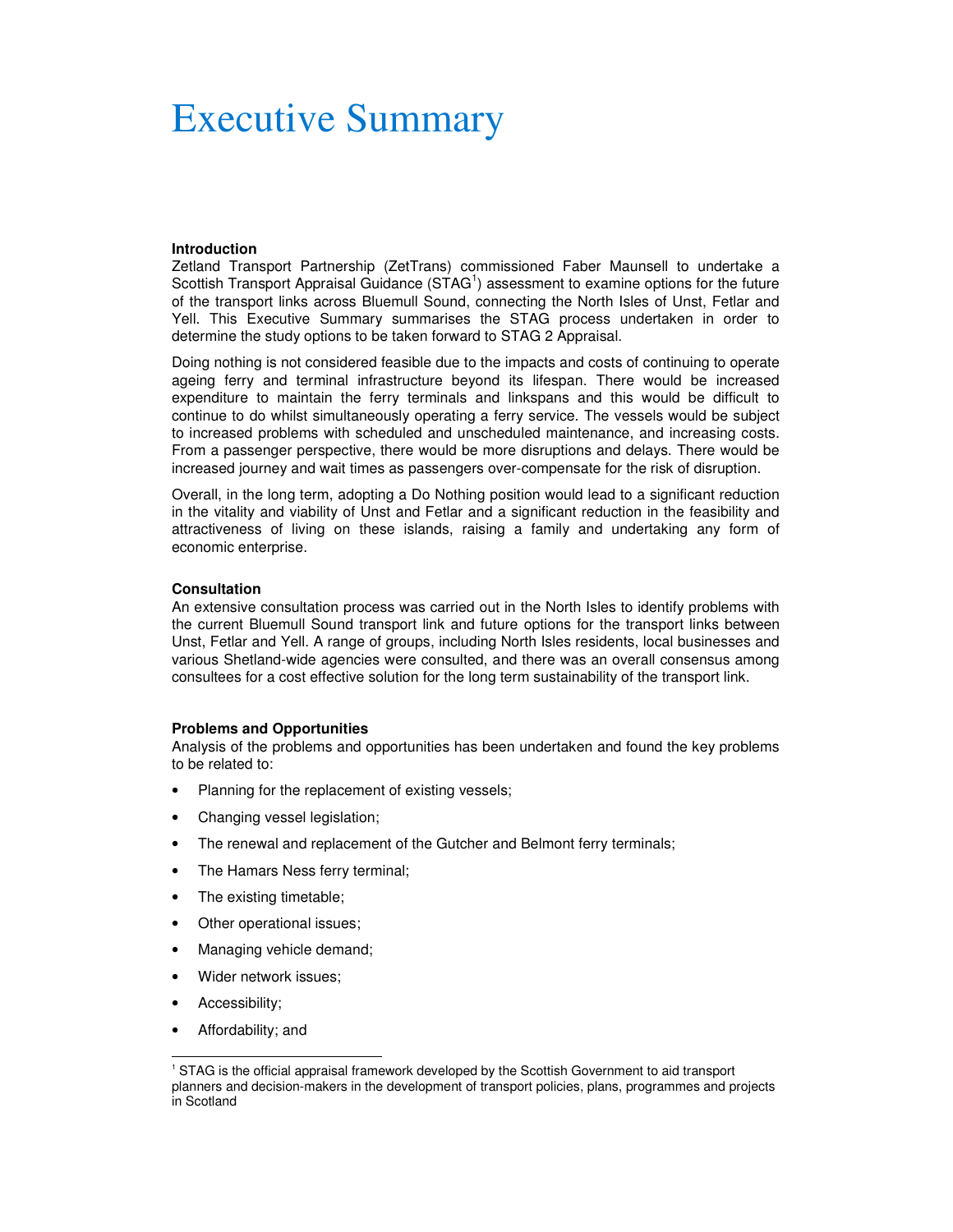• Sustaining the socio-economic prospects of the North Isles.

# **Statutory Context and Planning Objectives**

National, regional and local policies have been reviewed as part of this study and a common theme is the emphasis on the importance of efforts to sustain island communities, and accept that local and central funding will be central to the sustaining of these, often isolated, populations.

Following assessment of the problems, opportunities and statutory context for the study a list of planning objectives were developed as follows:

- Provide a transport link which is economically efficient;
- Provide a transport link which is operationally reliable on a day to day basis;
- Provide a transport link which is operationally sustainable in the long term;
- Provide a transport link which is integrated with the transport network on Unst, Fetlar and Yell, and Shetland Mainland;
- Provide a transport link which has a regular and easily understandable pattern of transport opportunities;
- Provide a transport link which is considered to be affordable to users;
- Provide a transport link which is considered to be affordable for funders and operators.
- Provide a transport link which provides sufficient capacity for passengers and vehicles;
- Provide a transport link which provides island focussed accessibility opportunities for Unst, Fetlar and Yell; and
- Provide a transport link which promotes wider socio-economic opportunities for North Isles communities.

# **Option Generation and Sifting**

Based on the consultation results and the analysis of problems and opportunities, a long list of potential options was generated and sifted to produce a list of options for appraisal. The following list shows those that were appraised and the outcome of this appraisal:

# • **Option 1 – Do Minimum – Replacement of Gutcher and Belmont terminals and MV Bigga and MV Geira**

This option would involve providing two replacement ro-ro vessels which are compliant with legislation and able to cope with forecast vehicle and passenger demand over the appraisal period. This option could also include options for alternative off linkspan berthing at the new terminals.

The Do Minimum acts as a viable option in its own right, and also as a benchmark for comparison against other options.

• **Option 2 – Replacement of Gutcher and Belmont terminals, MV Bigga and MV Geira + development of Fetlar breakwater** 

This option is similar to option 1, but also includes the development of a breakwater at Fetlar.

• **Option 3 – Replacement of Gutcher and Belmont terminals, MV Bigga and MV Geira + introduction of a passenger only service** 

This option is similar to option 1, but also includes the introduction of a third, passenger only, ferry service.

• **Option 4 – Replacement of Gutcher and Belmont terminals, MV Bigga and MV Geira + introduction of an additional crew (1 x FT)**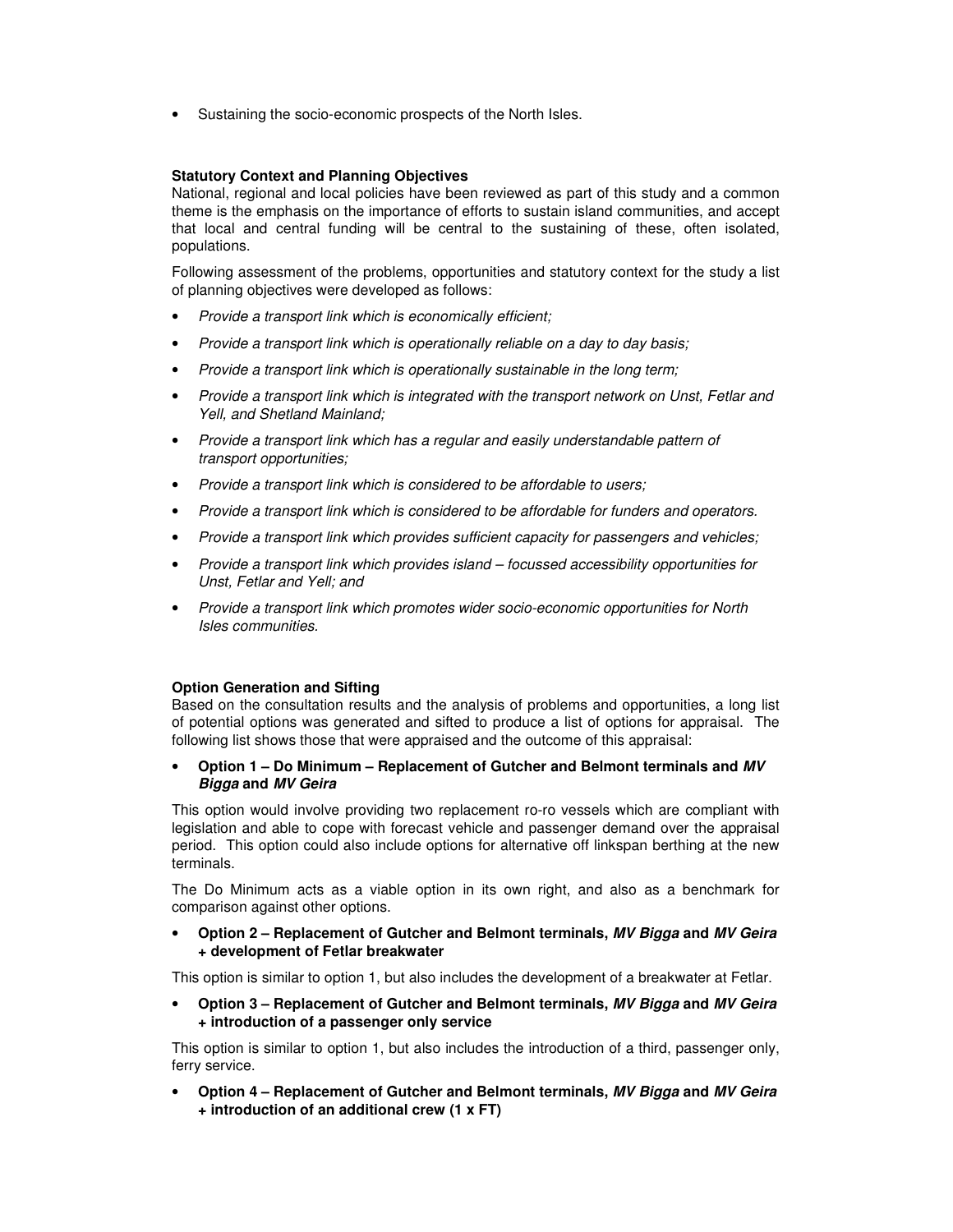This option is similar to option 1, but also includes the introduction of one additional full-time crew, providing a more frequent service.

# • **Option 5 – Replacement of Gutcher and Belmont terminals, MV Bigga and MV Geira + introduction of an additional crew (1 x PT)**

This option is similar to option 1, but also includes the introduction of one additional part-time crew, providing a more frequent service.

# • **Option 6 – Single Fast Vessel**

This option involves the introduction a single fast vessel, instead of the existing two vessels that operate on the route.

# • **Option 7 – Unst-Yell Tunnel with 1 x Fetlar crew**

This option involves the development of a fixed link tunnel between Unst and Yell, in addition to the operation of dedicated Fetlar ferry service, operated by one crew running from Fetlar to either an upgraded terminal at Belmont or Gutcher. This option also assumes the development of a breakwater at Fetlar.

### • **Option 8 – Unst-Yell Tunnel with 2 x Fetlar crew**

This option involves the development of a fixed link tunnel between Unst and Yell, in addition to the operation of a dedicated Fetlar ferry service, operated by two crews running from Fetlar to either an upgraded terminal at Belmont or Gutcher. This option also assumes the development of a breakwater at Fetlar.

### • **Option 9 – Unst-Yell Tunnel with 3 x Fetlar crew**

This option involves the development of a fixed link tunnel between Unst and Yell, in addition to the operation of dedicated Fetlar ferry service, operated by three crews running from Fetlar to either an upgraded terminal at Belmont or Gutcher. This option also assumes the development of a breakwater at Fetlar.

# **STAG 1 Appraisal**

The results of the appraisal lead to the recommendation that the following options are not taken forward.

# • **Option 3 – Replacement of Gutcher and Belmont terminals, MV Bigga and MV Geira + introduction of a passenger only service**

It is considered that it is unlikely to be cost effective to introduce a third vessel onto the route, and it could be poorly utilised. It may be considered more efficient to use investment to increase the frequency of existing services rather than introduce a new service.

# • **Option 6 – Single Fast Vessel**

A single fast vessel would have operational risks, and has not been taken forward to STAG 2 Appraisal.

# • **Option 7 – Unst-Yell Tunnel with 1 x Fetlar crew**

This option has not been taken forward because a single Fetlar crew would result in a significant reduction in the levels of service for Fetlar.

The remaining options (Options 1, 2, 4, 5, 8 and 9) are proposed to be retained for further detailed analysis which will be undertaken within a more detailed STAG 2 assessment.

#### **Summary and Conclusions**

The STAG analysis examined the benefits and disadvantages associated with each of the option packages. Through careful appraisal against the study objectives and against the five national transport appraisal criteria, Options 1, 2, 4, 5, 8 and 9 are proposed to be retained for